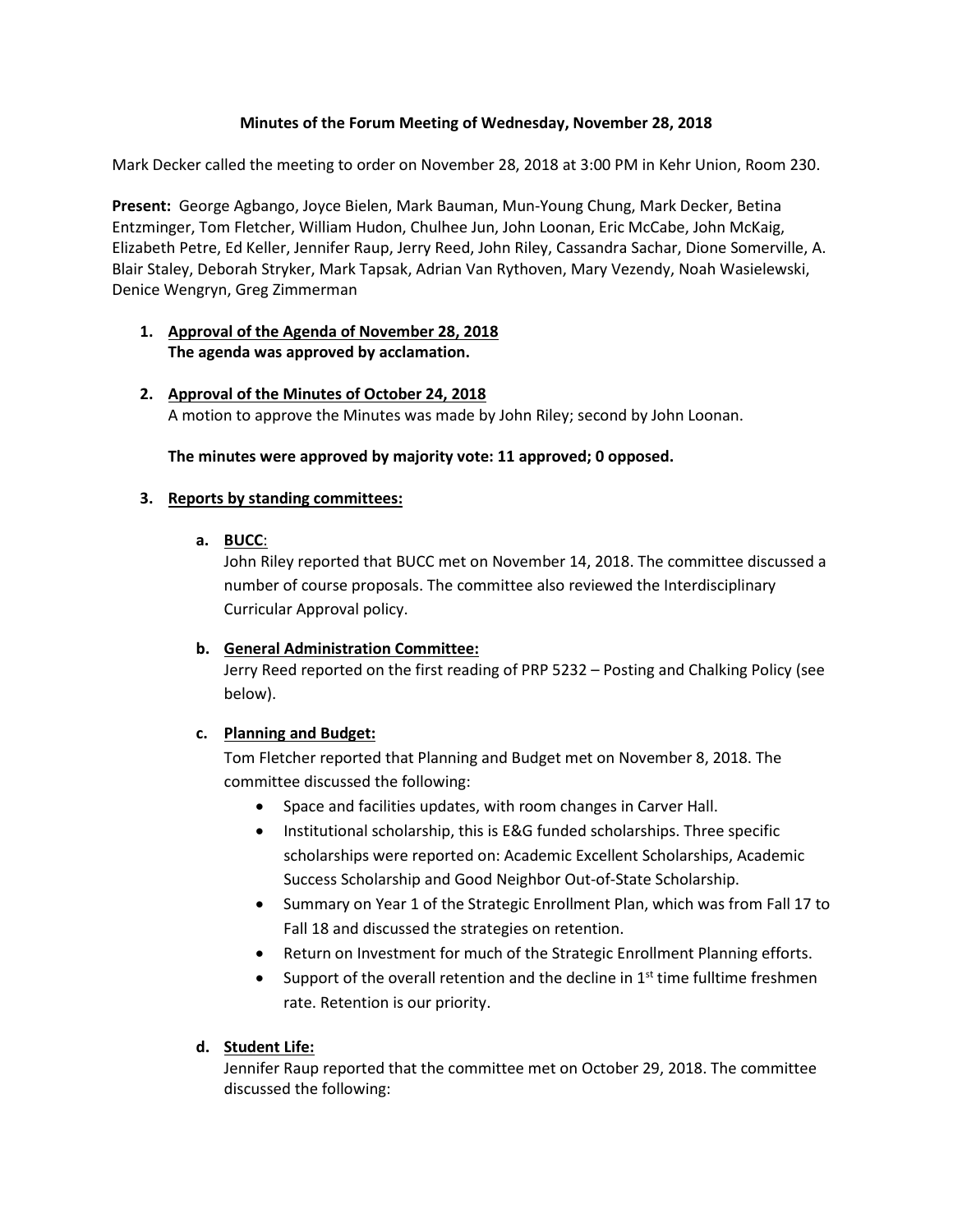- Minor changes in the Student Code of Conduct and Judicial Process.
- Preferred Name Use Policy
- Some concerns regarding the student organization reregistration, an open forum meeting is being schedule.

# **4. Second Reading: PRP 3870 - Graduate Faculty Appointment/First Reading: PRP 3516 – Academic Examination Policy:**

John Riley reported that BUCC had a second reading on PRP 3870 – Graduate Faculty Appointment and the first reading of PRP 3516 - Academic Examination Policy.

## **5. First Reading: PRP 5232 – Posting and Chalking Policy:**

Jerry Reed reported on the following changes in the Posting and Chalking Policy:

- There was virtually no substance change to the policy, a lot of it was formatting and bringing it in line with the way we have other PRP's.
- Safe Zones were discussed.
- Prohibited Locations and how items are displayed.

There was discussion regarding Section 4.E.2 and the last sentence. The individuals at Forum would like clarification on this section. The concerns will be taken back to the committee for review.

## **6. Second Reading: Revised Forum Bylaws:**

Mark Decker reported that the bylaws have been amended to add the Chief of Staff. The Chief of Staff has been added to the list of Secretariat Membership (page 9 of the Forum Bylaws).

George Agbango made a motion to amend the bylaws to the Chief of Staff with adding nonvoting member in parenthesis after Chief of Staff, 2<sup>nd</sup> by Bill Hudon. The votes are 8 approve, 9 oppose the amendment to the Chief of Staff as a nonvoting member. The motion has failed.

A motion was made by Elizabeth Petre to table the revised forum bylaws to the next forum, 2<sup>nd</sup> by John Riley. The votes are 9 approve, 4 oppose tabling the revised forum bylaws to the next forum meeting. The motion has passed to table the bylaws to the next forum meeting.

#### **7. Open Forum:**

Nothing to report**.**

# **8. Adjournment:**

The meeting was adjourned at 3:42 p.m.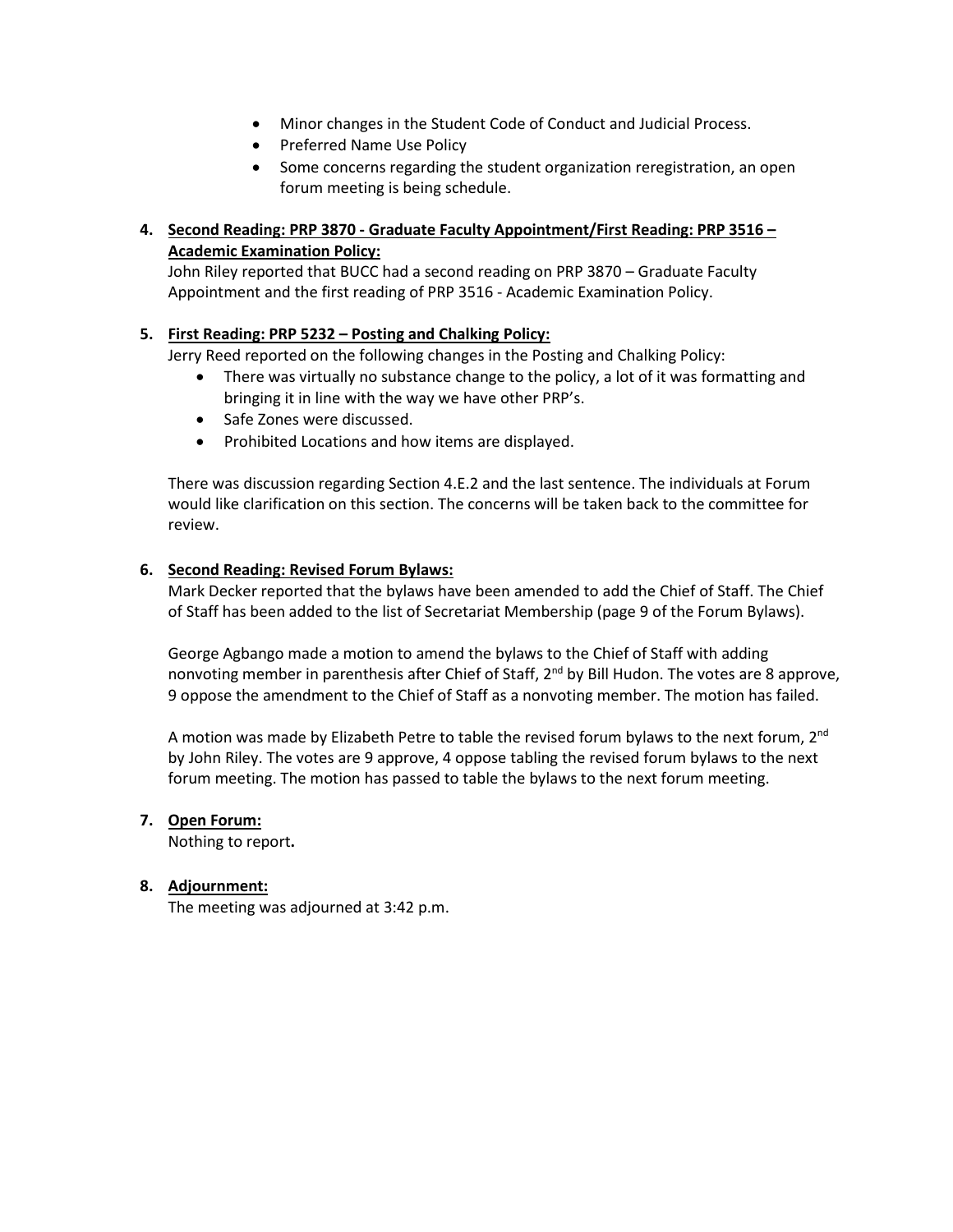#### **Minutes of the Forum Meeting of Wednesday, October 24, 2018**

Mark Decker called the meeting to order on October 24 26, 2018 at 3:00 PM in Kehr Union, Multipurpose 345A.

**Present:** George Agbango, Joyce Bielen, Mark Decker, Tina Entzminger, Tom Fletcher, Rubayya Hoque, Bill Hudon, John Loonan, Michael McFarland, Mindi Miller, Terina Oman, Gretchen Osterman, Elizabeth Petre, Jerry Reed, John Riley, Casandra Sachar, Todd Shawver, Dione Somerville, A. Blair Staley, Faith Warner, Noah Wasielewski, Denice Wengryn, Greg Zimmerman, Leslie Fogle, Jimmy Gilliland, Caitlin Bendigo, Mun-Young Chung, Carrie Winship, Kayla May, Jodie Roth, Darlene Perner, Rebecca Willoughby, Kristin Austin, Jen Weston, Chulhee Jun, John Sanow, Edward Keller

#### **1. Approval of the Agenda of October 24, 2018**

A motion to approve the Agenda was made by John Riley; second by Tina Entzminger.

#### **The agenda was approved by acclamation.**

**2. Approval of the Minutes of April 25, 2018** A motion to approve the Minutes was made by John Riley; second by Edward Keller.

**The minutes were approved by acclamation.**

#### **3. Reports by standing committees:**

**a. BUCC**:

John Riley reported that BUCC met on October 3 and 17 of this month. The committee is working on PRP 3516 (Academic Examination Policy). He stated that PRP3343 (Evaluation of Undergraduate Transfer Credits) was approved by the Provost. The committee discussed Interdisciplinary Studies/Programs at their October 17 meeting. Middle States was present and spoke at their meeting on October 17.

#### **b. General Administration Committee:**

Jerry Reed reported that GAC met earlier today. The committee discussed interim PRP 5232 (Posting and Chalking Policy) and they are working on PRP 6211 (Complement Control Form).

#### **c. Planning and Budget:**

John Loonan reported that at the last meeting they briefed on the University's unrestricted net assets status (presentation can be found on the budget webpage), discussed impact to our budget from last year and going unto the 2 coming years on our unrestricted net assets balances. The committee also discussed the presentation on fall enrollment from strategic enrollment management planning, status of incoming class and BU's continuing students. The presentation also included the overall update on strategic enrollment planning status, this conversation was deferred to the next meeting because of the extensive conversation regarding strategic enrollment.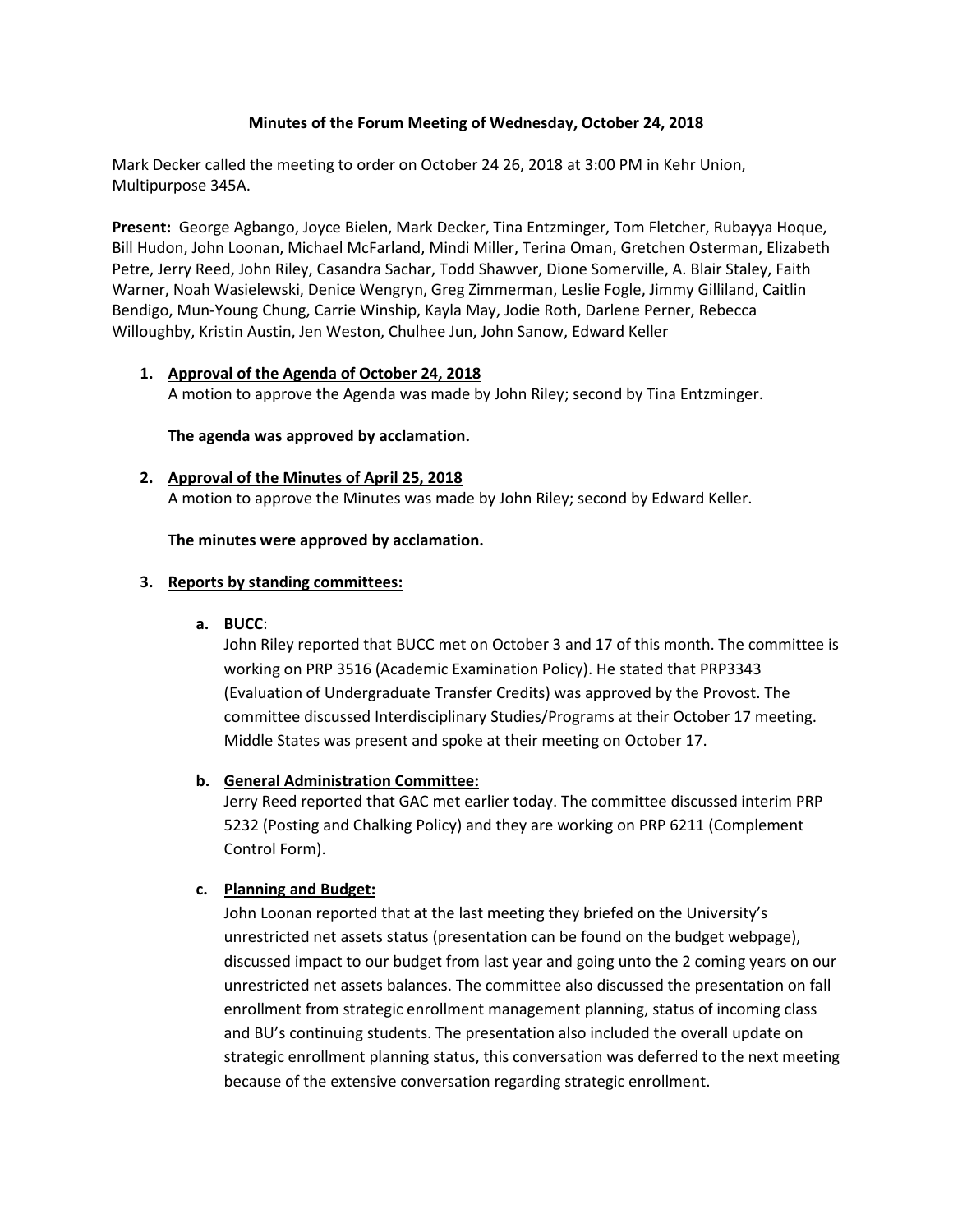## **d. Student Life:**

No report was given at this time.

## **4. Middle States Update:**

Sheila Dove-Jones, Mindi Miller and James McCormack reported on the following:

- Work continues on the self-study, focusing on the reducing redundancy on documents.
- Visit went well from Jenny Horvath from Middle States and she gave some good suggestions.
- Draft timeline:
	- o November 5 Giving 100 pages to Bonnie Mordan for editing
	- o November 19 Draft sent to Administrators
	- o November 27 & 30 Middle States conference
	- o December Compliance will be submitted
	- o December 7 Feedback back to leadership team for final information to be put on the draft
	- o December 14 thru 23 Up load Middle States information into their portal
	- o January 7 Bonnie Mordan will be completing another editing session
	- o January 15 Submit for final signatures

## **5. First Reading – Revised Forum Bylaws:**

Mark Decker reported that there are changes to the Forum Bylaws. Some of the changes included the following: department names, college names, Chief of Staff was added as a voting member of Secretariat, and Deputy to the President was removed. Mark also reported that Secretariat sets the agenda for Forum and reviews what action need to be taken on a nonbinding resolution.

# **6. State of the University Update:**

Dr. Hanna reported on the following: see presentation at the following link, <http://intranet.bloomu.edu/documents/president/Fall2018-PresidentialPresentation.pdf>

- System Priorities
	- o Ensuring student success
	- o Leveraging university strengths
	- o Transforming the governance/leadership structure
- Updates
	- o Enrollment
	- o Retention
	- o Graduation Rates
	- o Our Brand
	- o 2018-19 Strategic Priorities

Dr. Hanna encouraged individuals with any questions regarding the State of the University to submit their questions to: [studentsuccess@bloomu.edu.](mailto:studentsuccess@bloomu.edu)

#### **7. Open Forum:**

Nothing to report**.**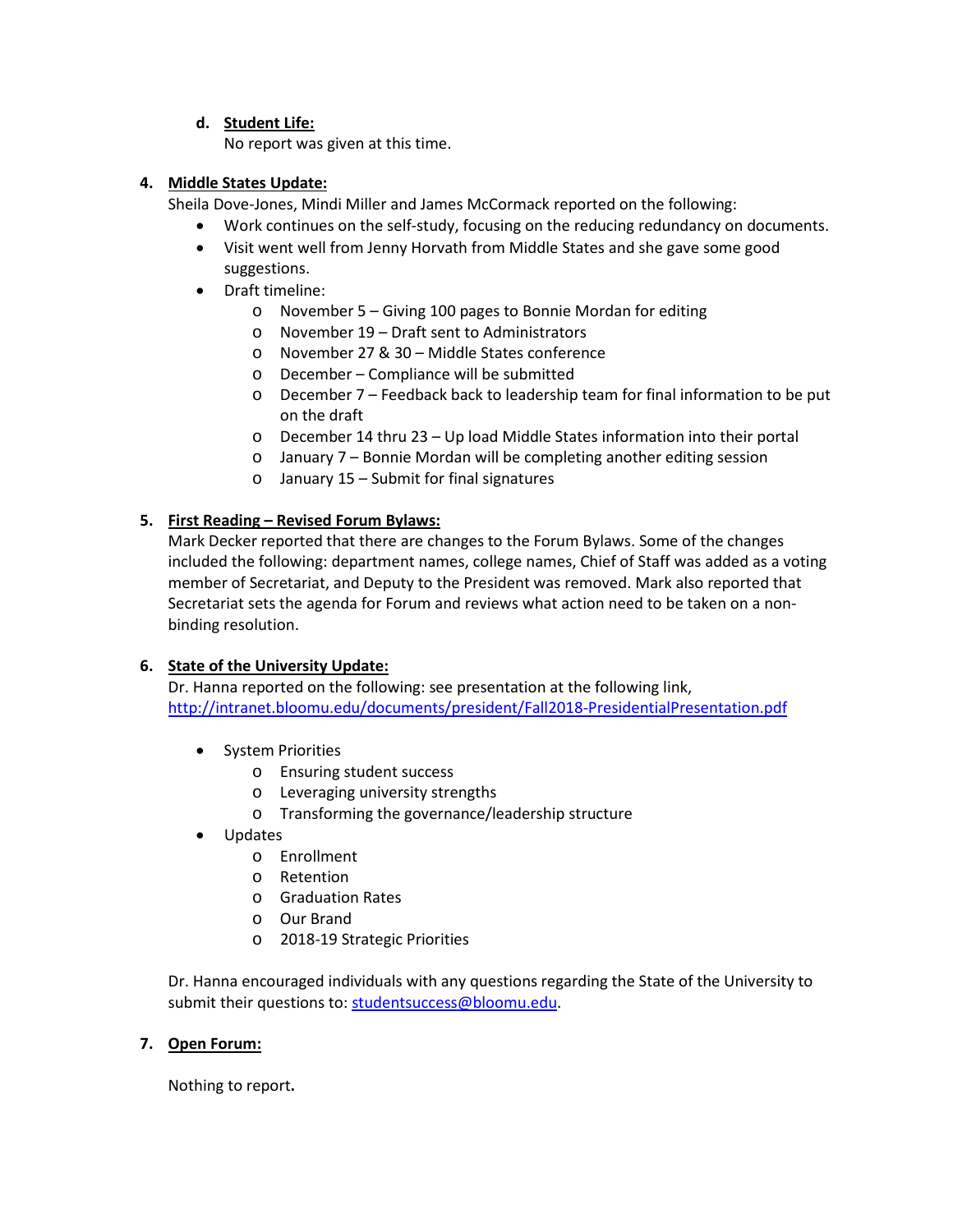# **8. Adjournment:**

The meeting was adjourned at 4:30 p.m.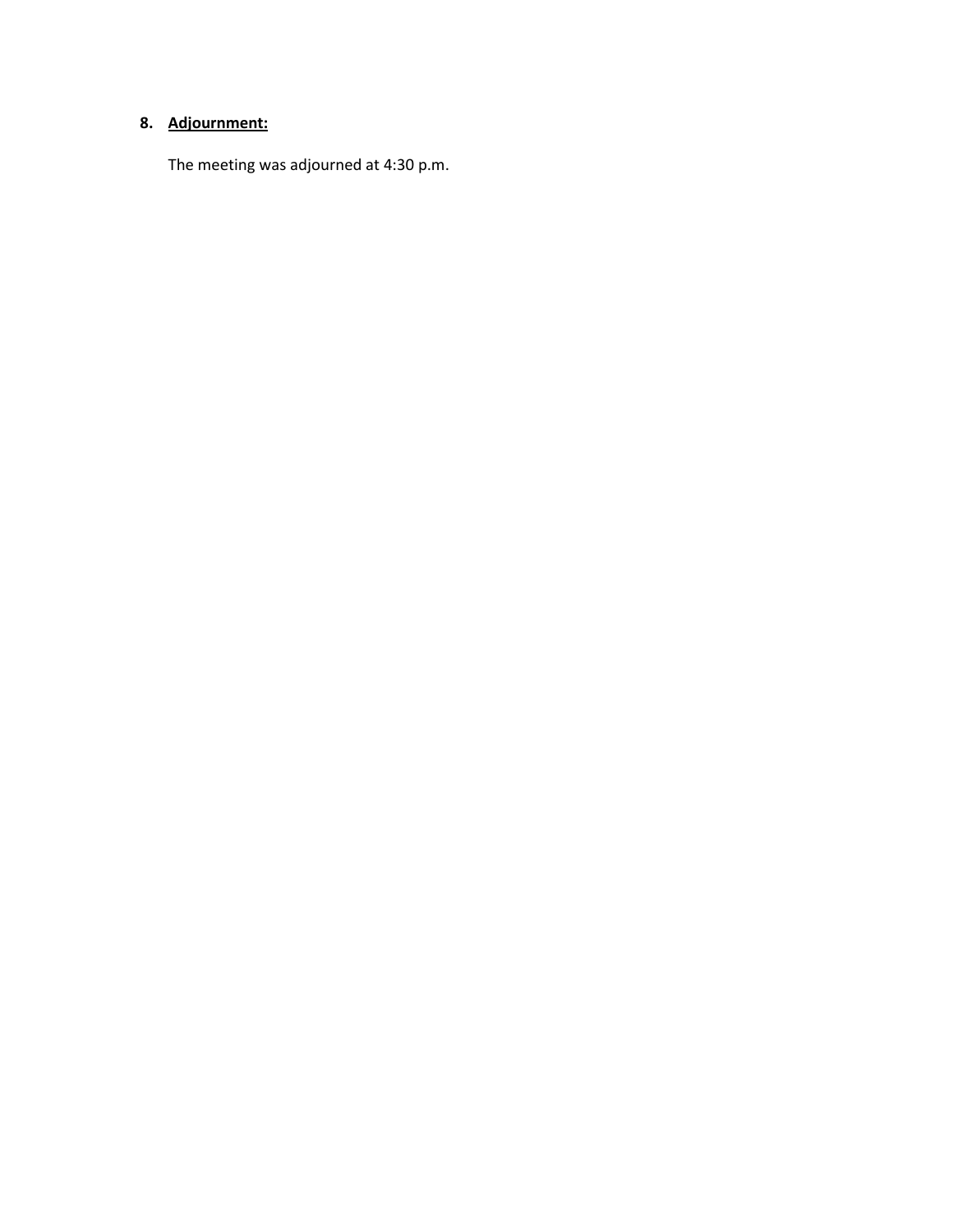## **Minutes of the Forum Meeting of Wednesday, April 25, 2018**

Mark Decker called the meeting to order on April 25, 2018 at 3:00 PM in KUB Multipurpose 345B.

**Present:** Cassandra Sachar, Joyce Bielen, Michael McFarland, John Riley, Greg Zimmerman, Rona Anderson, Adrian Van Rythoven, Deborah Stryker, Lijuan Sun, William Hudon, Amit Arora, Luke Springman, Michael Coffta, Dennis Frohlich, Mindi Miller, George Agbango, Gretchen Osterman, Heather Feldhaus, John Loonan, Tom Fletcher, President Hanna, Denice Wengryn, Jeanne Dayhoff

**1. Approval of the Agenda of April 25, 2018** A motion to approve the Agenda was made by John Riley; George Agbango seconded.

**The agenda were approved by acclimation.**

**2. Approval of the Minutes of March 28, 2018** A motion to approve the Minutes was made by John Riley; John Loonan seconded by.

**The minutes were approved by acclimation.**

#### **3. Reports by standing committees:**

#### **a. BUCC**:

John Riley reported that BUCC had met on April 4 and April 18 and had a very large number of proposals come through. He reiterated that he was very proud of the campus community for their efforts. He showed PRP 3506 Classroom Attendance Policy and stated it now has language in it about religious observances. There was discussion back and forth and the audience was asked to give feedback to Jim Krause as the PRP is now in the Provost Office for approval. Some stated the flexibility in the policy was appreciated while others stated it needed more guidelines.

#### **b. General Administration Committee:**

Jerry Reed stated the committee had not met.

#### **c. Planning and Budget:**

John Loonan reported that the committee was briefed on BU branding, Space and Facilities discussed the transfer of spaces and the new Waller building, Claudia Thrush discussed the Interim Budget Report and Tom Fletcher discussed the new Strategic Enrollment Groups.

#### **d. Student Life:**

No report was given.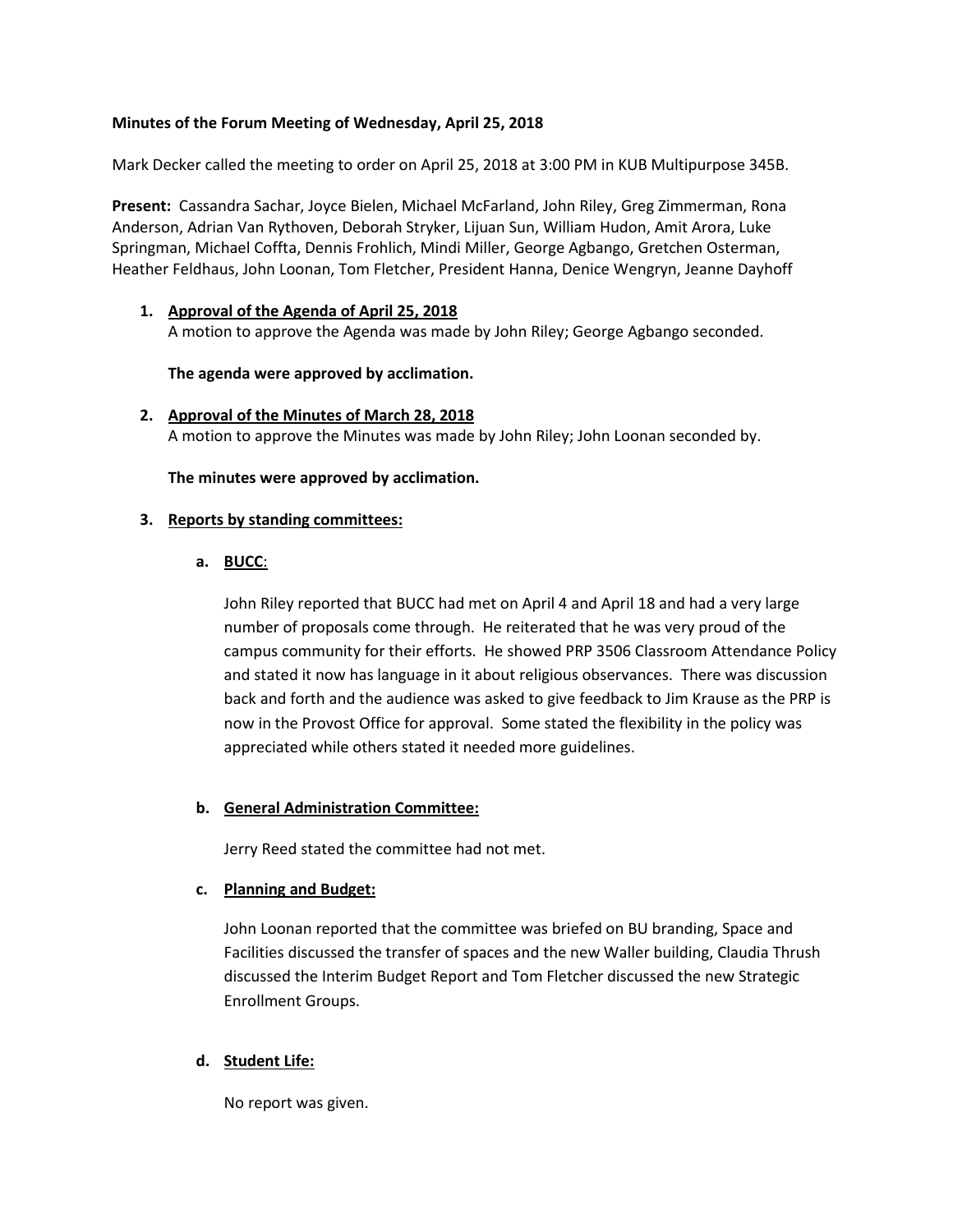#### **e. Forum:**

Mark Decker stated the Non-Binding Resolution that was given at Secretariat did not move forward. There is a Chalk and Marking PRP that will address this item. John Loonan stated he hopes to have this updated for a first reading by the fall. He also said that the policy will cover more of where things can be posted than what can be posted. When the policy is distributed Mark stated he would make it clear to the campus community to read the policy carefully because of the nature of the item.

# **4. Middle States Update:**

Sheila Jones updated the Forum audience on the status of Middle States. Town Halls have been held for feedback and there will be another one on September 7. She stated on the Middle States website the campus community can view the document and send comments until May 14.

# **5. State of the Campus Update:**

President Hanna gave a State of the Campus Update. He discussed observations during his first few months as well as his commitments to the campus. During his first year, he observed block party, had many alumni social events, met with the Employee Survey Task Force, and with over 200 faculty and staff employees.

He stated from the NCHEMS results three priorities have been adopted.

- Ensure student success
- Leverage the strength of the 14 universities
- Transform the governance/leadership structure

Items that need to be improved upon:

- Freshman and Sophomore retention
- Graduate student population
- International students
- Begin right sizing
- Working with the Strategic Enrollment Task Force
- Launch Inclusion and Diversity Task Force

He thanked everyone for a great year.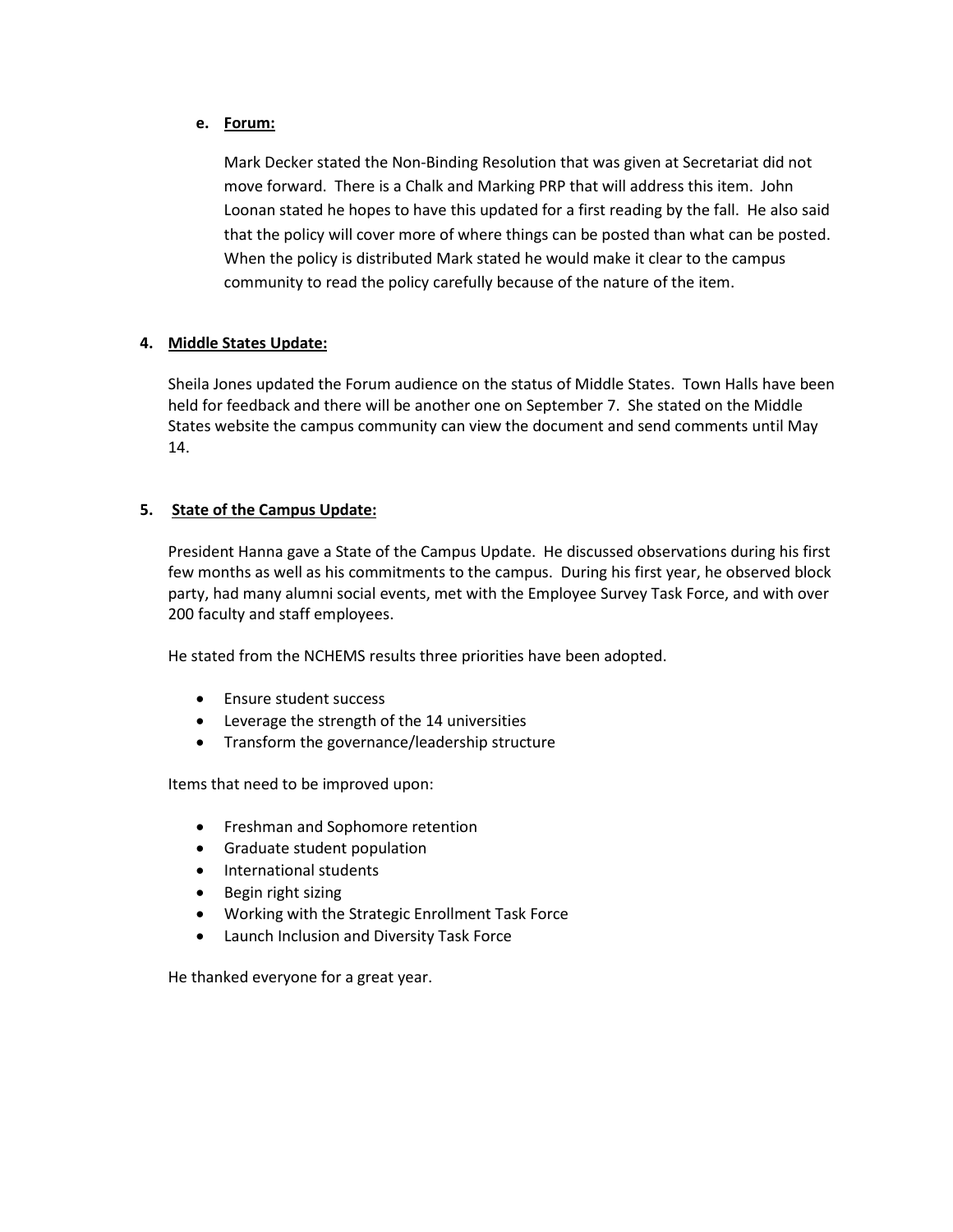#### **6. Spring Budget Presentation:**

John Loonan presented the budget update. Items discussed included:

Key Revenue/Source Variance Drivers Key Expenditure/Transfer Variance Drivers Interim Budget Update Institutional Reserve Key Assumptions Key Unknowns



George Agbango questioned getting international students to help with the deficit. To this Tom Fletcher stated they are doing a search for a Director of Global Education and will also be looking for a full time recruiter that will travel over-seas to help obtain these types of students. He reminded however that there are a lot of regulations around this topic.

#### **7. First Readings: PRP 0101 and 2450:**

Jerry Reed presented both PRP 0101 and PRP 2450. He noted the changes are marked. He stated PRP 0101 helps keep policies current. If there are policies that are deemed no longer effective and approved by the president they will be repealed. When there is such an item the campus community will be notified. William Hudon had some suggestions of language around this item and Jerry ask that the changes be emailed to him. Changes and suggestions will be taken into account and Jerry looks to have a second reading on PRP 0101 in the fall.

PRP 2450 was discussed and Jerry stated the changes are highlighted on the document. He stated this policy was last updated in 1980 and therefore needs updated.





#### **8. BU Branding Initiative:**

Jennifer Umberger presented on BU Branding. Firms will be on campus the week of finals to present. By fall, Marketing should be working with one of the firms chosen. She asked the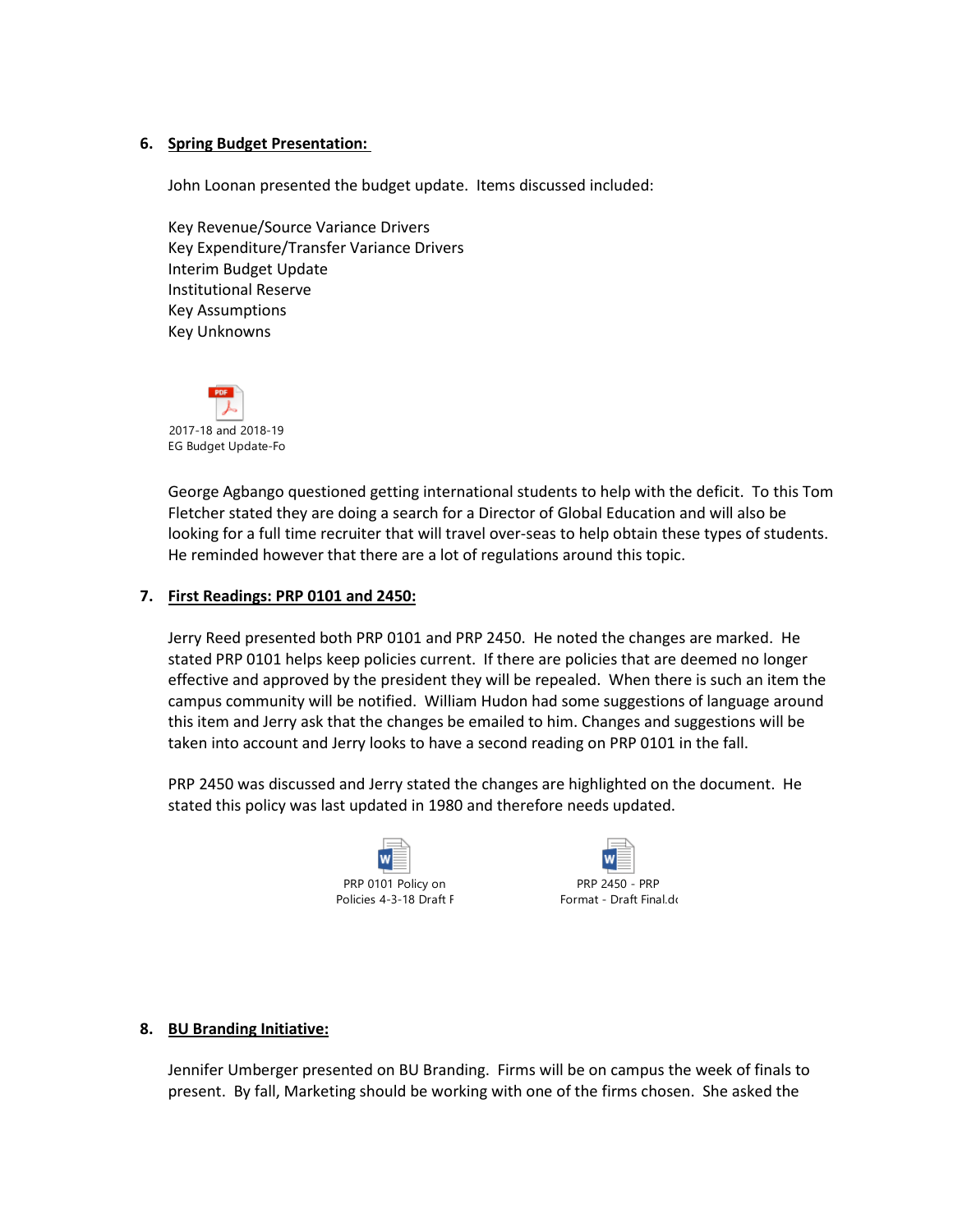campus community to please reach out to the department so they can get an idea of the needs of the campus.

# **9. Open Forum:**

Nothing to report**.**

# **10. Adjournment:**

The meeting was adjourned at 4:45.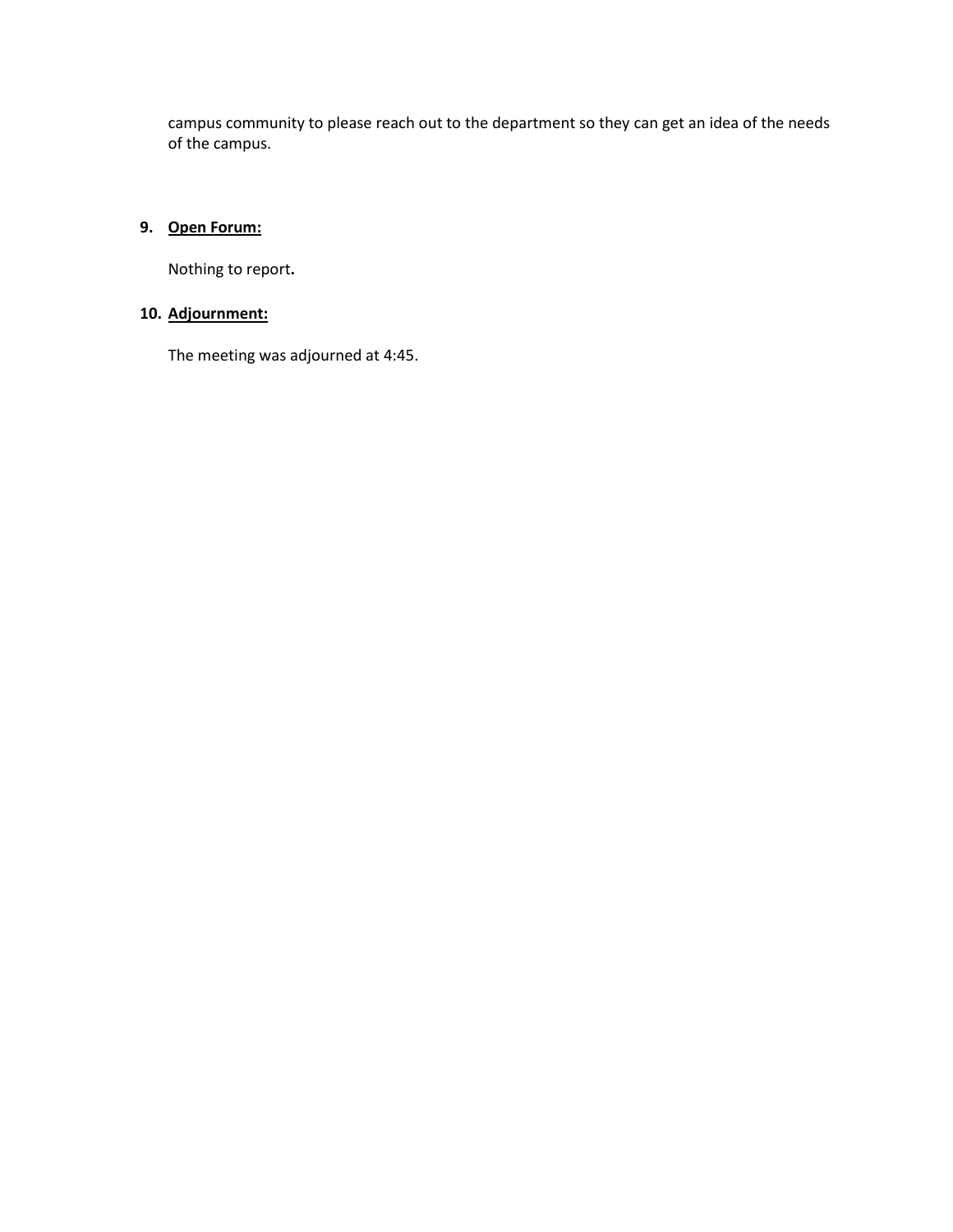## **Minutes of the Forum Meeting of Wednesday, March 28, 2018**

Mark Decker called the meeting to order on March 28, 2018 at 3:00 PM in Kehr Union room 230.

**Present:** Mark Bauman, Mark Decker, Jerry Reed, Mindi Miller, George Agbango, Terina Oman, Jennifer Raup, John Loonan, Tom Fletcher, Jeanne Dayhoff, Jim Krause, Cassandra Sachar, Joyce Bielen, John Riley, Greg Zimmerman, Elizabeth Petre, Rona Anderson, Deborah Stryker, Noah Wasielewski, Lijuan Sun, Bill Hudon, Amit Arora, Michael Coffta, Dennis Frohlich, Alan Baker, Pam Cook, Debra Mucci, Tom Kresch, Jim McCormack,

#### **1. Approval of the Agenda of March 28, 2018** A motion to approve the Agenda was made by George Agbango; Noah Wasielewski seconded.

**The agenda were approved by acclimation.**

**2. Approval of the Minutes of February 21, 2018** A motion to approve the Minutes was made by Noah Wasielewski; John Loonan seconded by.

#### **The minutes were approved by acclimation.**

#### **3. Reports by standing committees:**

- **a. BUCC**: John Riley reported that BUCC had met twice since the last Forum. During the first meeting proposals were discussed, first reading of the Omnibus form revision, and the first reading of the class attendance policy. The open meeting had some good discussion as well which included Policy 3990 and 3991, Exam Policy, Omnibus form second reading, and GE discussion. Jen Raup asked if her department could get a copy of the attendance policy because they deal with this issue with many students.
- **b. General Administration Committee:** Jerry Reed stated the committee has not met yet. The committee should be meeting within the next week. They will be working on a schedule for reviewing policies.
- **c. Planning and Budget:** John Loonan stated the committee met on March 8. Space and Facilities approved a room to be converted into a Digital Forensics lab. Tom Fletcher and Claudia Thrush discussed enrollment. John Loonan gave a brief on Risk Assessment. Strategic Enrollment reported on the action teams.
- **d. Student Life:** Nothing to report.

#### **4. PRP #### Preferred Name Policy**

Malik Muhammad presented the Preferred Name Policy to Forum for a second reading. The policy will help make the university more inclusive.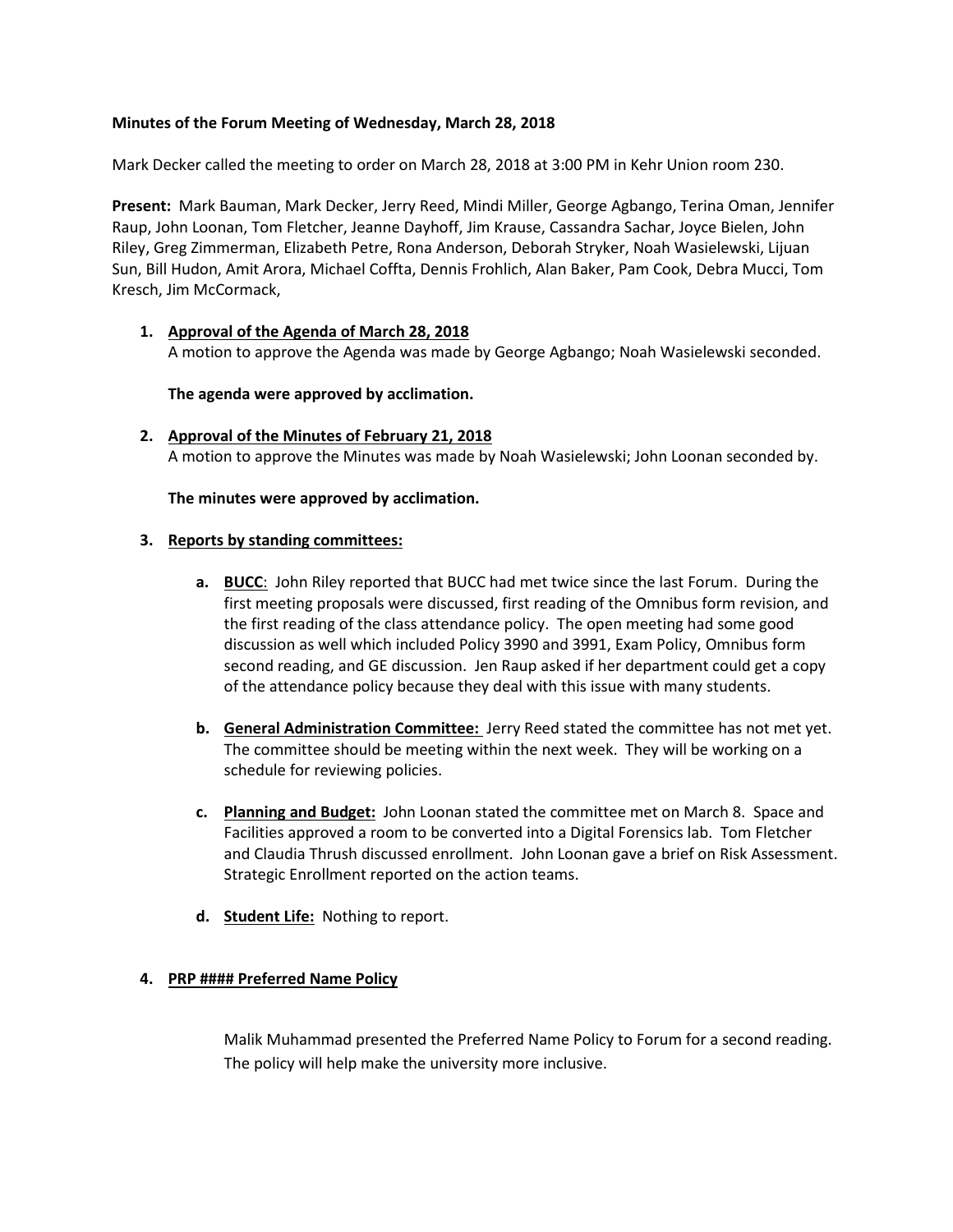George Agbango made a motion to endorse the Preferred Name Policy. Jen Raup seconded the motion. The motion passed with 22 votes for the policy. There were no votes against the policy.





**5. Middle States:** Mindi Miller, Jim McCormack, and Tom Kresch gave an overview of where the university is at in regards to preparing for Middle States. Tom Kresch was thanked for his service as he is now retired. Mark Decker stated that Middle States will now have a place holder for discussions on both the Secretariat and Forum committee agendas.

A timeline of events was displayed and discussed (below). Dr. Virginia Schaefer-Horvath will lead the Middle States team that visits the university. The report is now ready to be vetted. Jim McCormack stated that the self-study is currently 174 pages and needs to be revised down to 100 pages. Approximately 80 people helped to write the self-study. Deb Mucci works on the logistics and updating the website and was thanked for her hard work. She will be putting a more detailed timeline out on the website.

Mindi stated the draft will be active on the website and everyone is encouraged to submit their refinements/suggestions. John Loonan suggested keeping a log of substantial changes on the website. President Hanna stated adding a suggestion panel on the website could perhaps make the process easier. During this process, there will be approximately 4 emails sent to the campus community with the first one having a letter from President Hanna attached.

Information on Middle States can be found at<http://intranet.bloomu.edu/middlestates> .

| Middle States Commission on Higher Education (MSCHE)<br>BU's Self-Study Condensed Timeline – As of 03/28/2018 |                                                                       |
|---------------------------------------------------------------------------------------------------------------|-----------------------------------------------------------------------|
| <b>04-09-18 to 04-30-18</b> Self-Study draft<br>placed on BU's website                                        | <b>-09-17-18</b> Self-Study draft to Dr. Virginia<br>Schaefer-Horvath |
| <b>04-11-18 or 04-12-18</b> Steering Committee                                                                | <b>-10-01-18 to 10-02-18</b> Dr. Horvath's visit                      |
| meeting to vet                                                                                                | "October - Leadership Team refines Self-                              |
| <b>04-24-18</b> Campus Town Hall 2:00-3:00 pm<br>Schweiker                                                    | <b>Study Report</b>                                                   |
| <b>04-25-18</b> Campus Town Hall 8:00-9:00 am<br>Schweiker                                                    | November - Editor revisions                                           |
|                                                                                                               | <b>-12-15-18</b> Self-Study Report deadline                           |
| <b>04-30-18</b> Website feedback ends                                                                         | <b>-January 2019</b> Digital packaging of report                      |
| <b>Summer – BU Leadership Team continues</b><br>revisions and hyperlinks                                      | <b>03-03-19 to 03-09-19</b> Additional Site visits                    |
| "2 <sup>nd</sup> week fall semester, final vetting                                                            | <b>03-24-19 to 03-27-19</b> Visiting Team on<br>campus                |
| See http://intranet.bloomu.edu/middlestates<br>haanzi                                                         |                                                                       |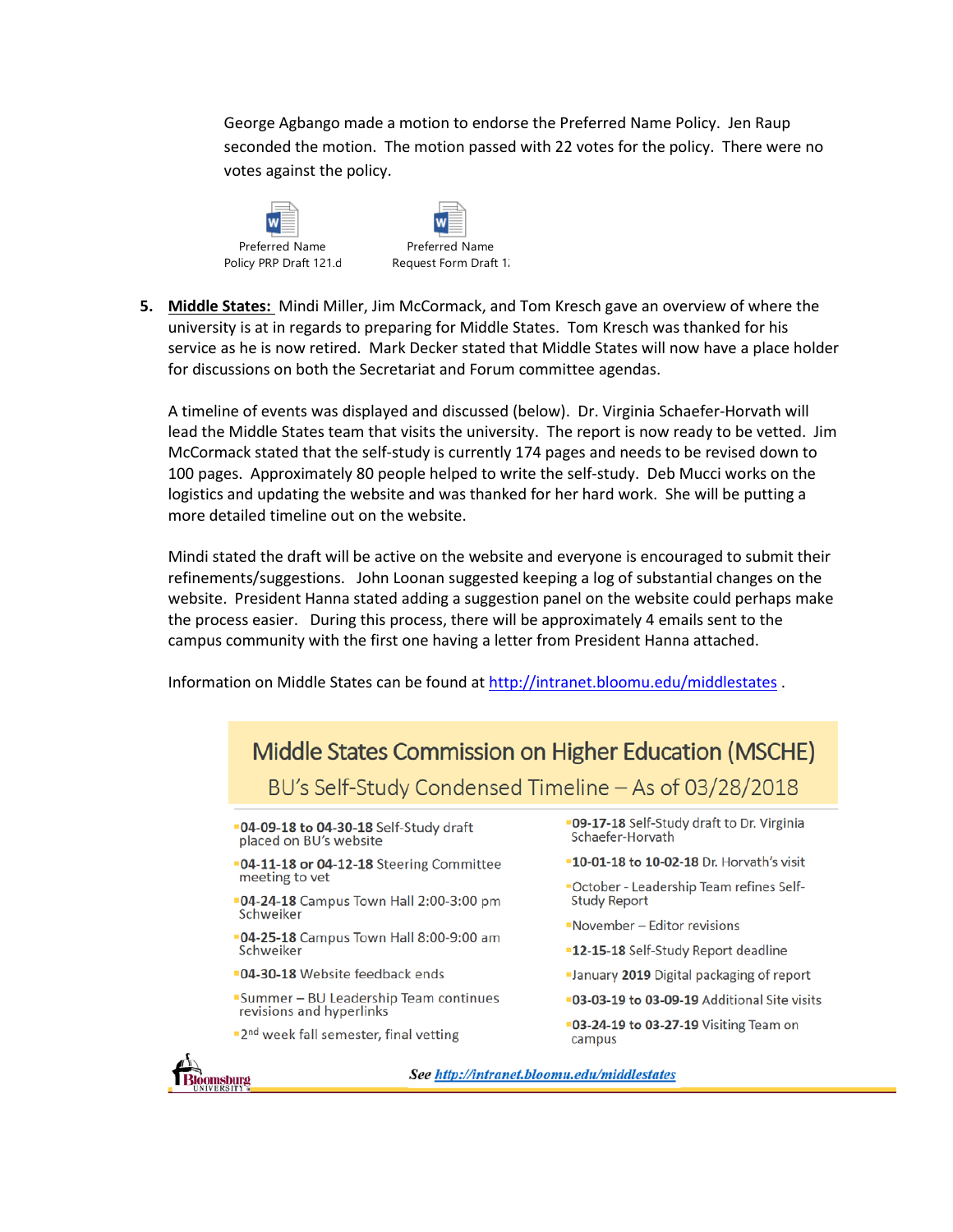# **6. Open Forum:** Nothing to report

**7. Adjournment:** The meeting was adjourned at 3:45 PM by Mark Decker.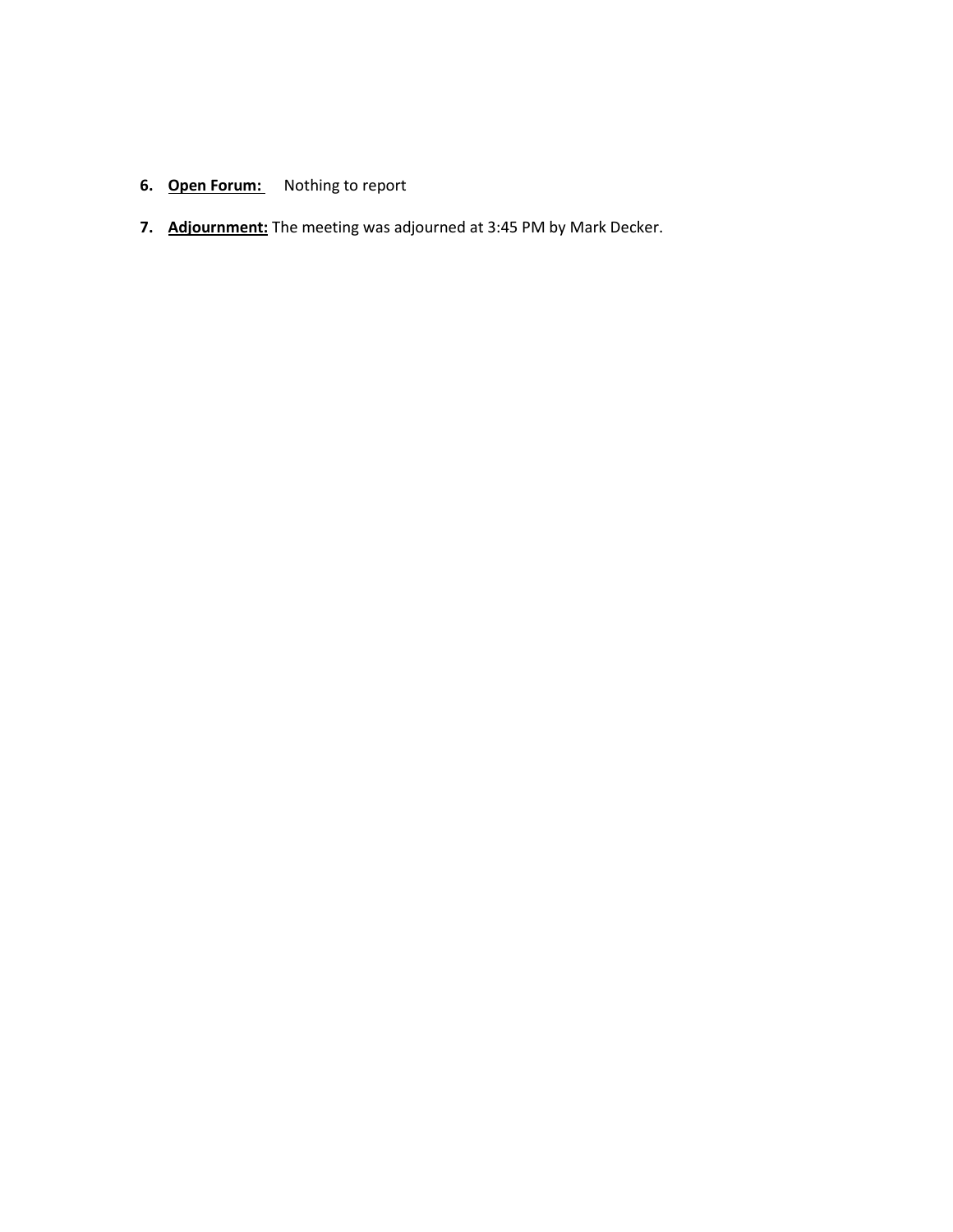#### **Minutes of the Forum Meeting of Wednesday, February 21, 2018**

Mark Decker called the meeting to order on February 21, 2018 at 3:00 PM in KUB Multipurpose 345B.

**Present:** Mark Bauman, Joan McDonald, Shawn Makar, Joyce Bielen, Kathleen Heitzman, Sue O'Donnell, John Riley, Greg Zimmerman, Elizabeth Petre, Darlene Perner, Deborah Stryker, Noah Wasielewski, Mark Decker, Jerry Reed, Amit Arora, Pam Cook, Mindi Miller, George Agbango, Jimmy Gilliland, Heather Feldhaus, Terina Oman, Jennifer Raup, John Loonan, Tom Fletcher, Dione Somerville, Mark Tapsak, Amanda Biddings, Jeanne Dayhoff

#### **1. Approval of the Agenda of February 21, 2018** A motion to approve the Agenda was made by John Riley; Noah Wasielewski seconded.

#### **The agenda were approved by acclimation.**

**2. Approval of the Minutes of October 25, 2018** A motion to approve the Minutes was made by Noah Wasielewski; John Riley seconded by.

#### **The minutes were approved by acclimation.**

#### **3. Reports by standing committees:**

#### **a. BUCC**:

John Riley reported that BUCC has met two times (1/31, 2/14). Proposals approved included Nursing, Supply Chain, and Spanish 203. BUCC is currently working on the Religious Observation Policy. The next meeting will be 2/28/18 followed by and open meeting on 3/21/18.

#### **b. General Administration Committee:**

Jerry Reed stated the committee had met on 2/1/18. PRP 0101 is currently being revised. John Loonan stated the committee is working on having a rolling cycle for each division to review their policies. Only when there is a substantial change needed will the policy go all the way through the process. This will show the university is proactive on updating policies.

#### **Planning and Budget:**

Mark Bauman stated the committee met last week. He noted during the last meeting that Space and Facilities was approved for adding office space in Carver Hall lobby. Tom Fletcher gave the committee data on the winter session. Claudia Thrush stated the revenue trend showed small growth. There are three new action plan teams (Transfer, Adult Non-Traditional and Distance Education). John Loonon stated there are growth opportunities for online courses in the winter session. He also stated that the